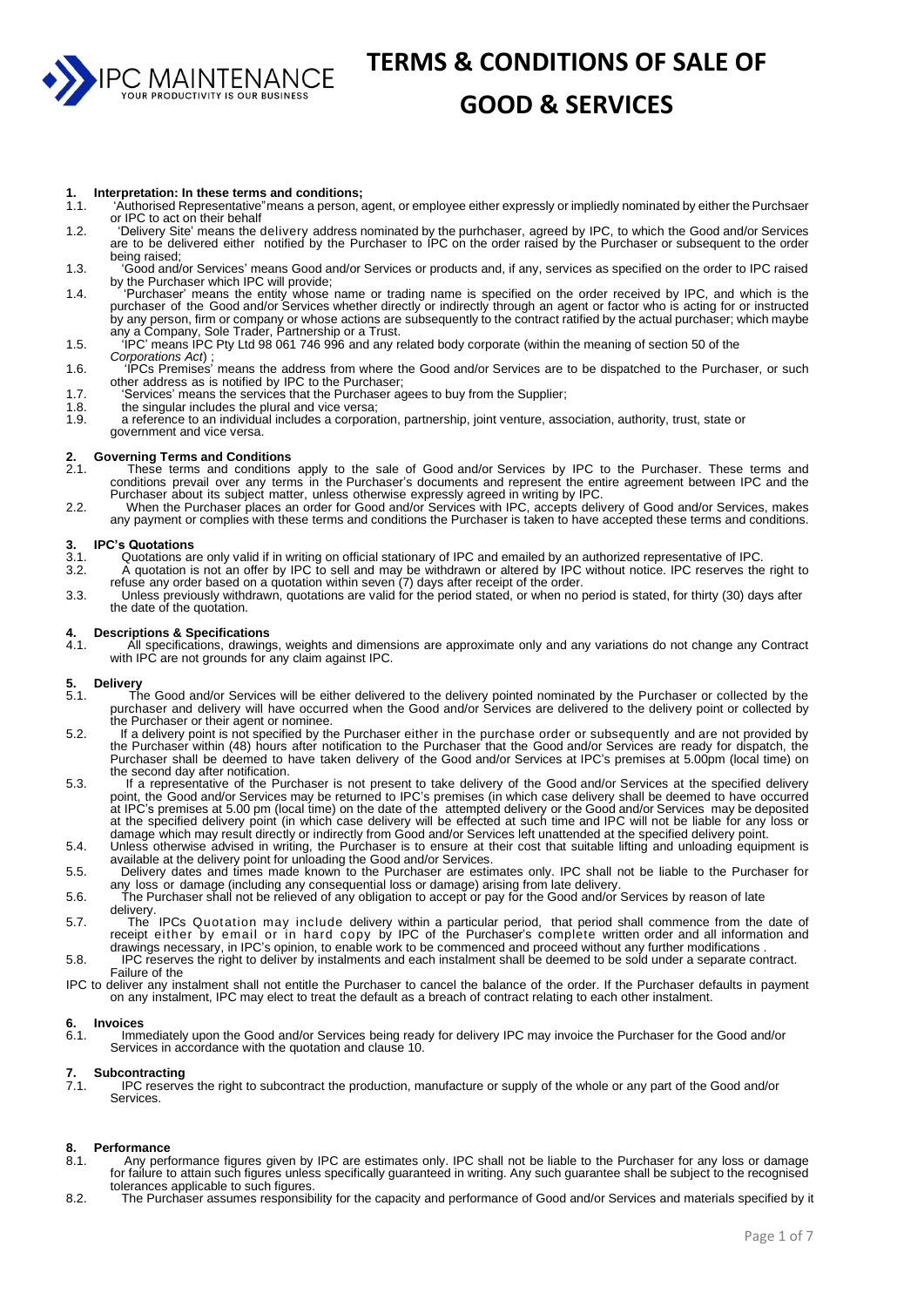

#### **GOOD & SERVICES**

- being sufficient and suitable for its purpose.
- 8.3. Any testing and/or inspection of the Good and/or Services required by the Purchaser for the purpose of verifying performance estimates is to be conducted at IPC's premises or at such other location agreed by IPC
- 8.4. All costs and expenses incurred in connection with the testing and inspection other than those specifically included in IPC's quotation shall be borne by the Purchaser.
- 8.5. Only performance figures obtained pursuant to testing under this clause will be accepted by the Purchaser and IPC for the purposes of any warranty or other claim by the Purchaser.

#### **9. Storage**

- 9.1. IPC reserves the right to charge for storage payable daily at commercial rates. If Good and/or Services are returned in accordance with Clause 5.3 then storage charges will commence accruing upon return of those Good and/or Services to IPCs premises. If a Purchaser requests IPC to store the Good and/or Services then the Good and/or Services to<br>IPCs premises. If a Purchaser requests IPC to store the Good and/or Services then the Good and/or Services will to be delivered upon the Purchaser making the request and storage charges will commence accruing.
- 9.2 Storage of the Good and/or Services will be the Purchaser's risk.

#### **10. Prices**

- 10.1. Unless otherwise stated, all prices quoted by IPC are exclusive of GST.<br>10.2. Unless otherwise stated, all prices quoted are ex works. An additional c
- 10.2. Unless otherwise stated, all prices quoted are ex works. An additional charge will be included if the Purchaser requires IPC to arrange transport to a delivery point.
- 10.3. Prices quoted are current at the date of issue of quotation and are subject to change by reason of:
- 10.3.1. any variation in the cost of labour, material and transport;<br>10.3.2. any variation in exchange rates, customs duty, freight, ins
- 10.3.2. any variation in exchange rates, customs duty, freight, insurance, shipping expenses and cartage; 10.3.3. any variation in the amount of work required to produce the Good and/or Services due to a variation in specification
- approved by the parties;
- 10.3.4. any other charges affecting the cost of production; and<br>10.3.5. the Good and/or Services being delivered to premises
- the Good and/or Services being delivered to premises other than the delivery point originally specified in the order raised by the Purchaser.
- 10.4. If work is suspended on any order due to the Purchaser's instructions or lack of instructions the work completed prior to stoppage of production will be invoiced to the Purchaser in full.
- 10.5. Quotations are based on the total order and are not severable into smaller components.

#### **11. Payment**

- 11.1. A 50% deposit shall be paid to IPC by the Purchaser on all non-account customers and COD transactions by electronic funds transfer prior to commencement of work detailed on the Purchaser's order. The balance will be paid by the Purchaser to IPC prior to delivery of the Good and/or Services to the Purchaser.
- 11.2. Payment of all monies due on Account or COD, are required to be made by the Purchaser to IPC by electronic funds transfer directly to IPC's nominated bank account.
- 11.3. It is understood by the Purchaser that, if this application for a credit facility is successful, all amounts due for payment will be paid to IPC on **30 day terms from the date of the invoice**.
- 11.4. Time is of the essence and continuation of credit facilities is conditional on payment of the account being received by IPC within the agreed credit terms.

#### **12. Discount**

12.1. All discounts applied to the Purchaser's invoices are conditional on payment being received by IPC within the agreed credit terms. In the event of a default by the Purchaser, all discount may be reversed and the additional charge payable by the Purchaser.

#### **13. Default**

- If any amount is not paid by the due date, IPC may without notice to the Purchaser, suspend the credit facility or where the Purchaser has a number of accounts, suspend all credit facilities, and all amounts owing (whether due and payable or not) will become immediately due and payable.
- 13.2 All warranties normally provided by IPC in relation to Good and/or Services supplied are completely and totally voided if full payment is not made in accordance with the IPCs invoice and this document, IPC's Terms and Conditions of Sale.

#### **14. Interest**

Interest charged at the rate of 1.5% per month (calculated on daily balances) may be applied to all overdue balances.

## **15. Costs**

15.1. The Purchaser will pay to IPC all collection expenses, legal and other costs on an indemnity basis and outlays incurred as a result of the failure by the Purchaser to pay their account by the due date or due to any breach of IPC's terms and conditions of sale.

#### **16. Dishonoured Cheques**

16.1. The Purchaser agrees to pay a dishonour fee of \$50.00 in respect of each presentation of a cheque received from the Purchaser which is not honoured upon its presentation.

#### **17. Title of Good and/or Services Remain with IPC until Complete Payment is made by the Purchaser<br>17.1 Property and title to the Good and/or Services will not pass to the Purchaser until those Good and/**

- 17.1. Property and title to the Good and/or Services will not pass to the Purchaser until those Good and/or Services and all other amounts owed to IPC by the Purchaser have been paid for in full and until then:
- 17.1.1. The Purchaser will hold the Good and/or Services as a fiduciary and bailee for IPC;
- 17.1.2. The Good and/or Services must be stored separately and in a manner enabling them to be identified as Good and/or Services of IPC and cross-referenced to particular invoices and the Purchaser acknowledges that if it should process or mix the Good and/or Services with other products or items such that the Good and/or Services are no longer separately identifiable then the Purchaser and IPC will be owners in common of the new product;
- 17.1.3. The Purchaser may sell the Good and/or Services in the ordinary cause of its business as bailee for IPC and will hold the proceeds of sale in a separate account on trust for IPC and account to IPC for those proceeds; and
- 17.1.4. IPC may require the Purchaser to return the Good and/or Services to it on demand and may enter upon the premises of the Purchaser to inspect or repossess the Good and/or Services.
- 17.1.5. Despite clause 17.1 IPC will be entitled to maintain an action against the Purchaser for the purchase price of the Good and/or Services.
- 17.1.5. Any costs associated with the recovery of monies or the Good and/or Services from the Purchaser as a result of non-payment of the Good and/or Services will be included in the amount owed by the purchaser to IPC.
- 17.1.5. If payment in full is not made by the agreed date IPC shall have the right, with or without prior notice to re-take and resume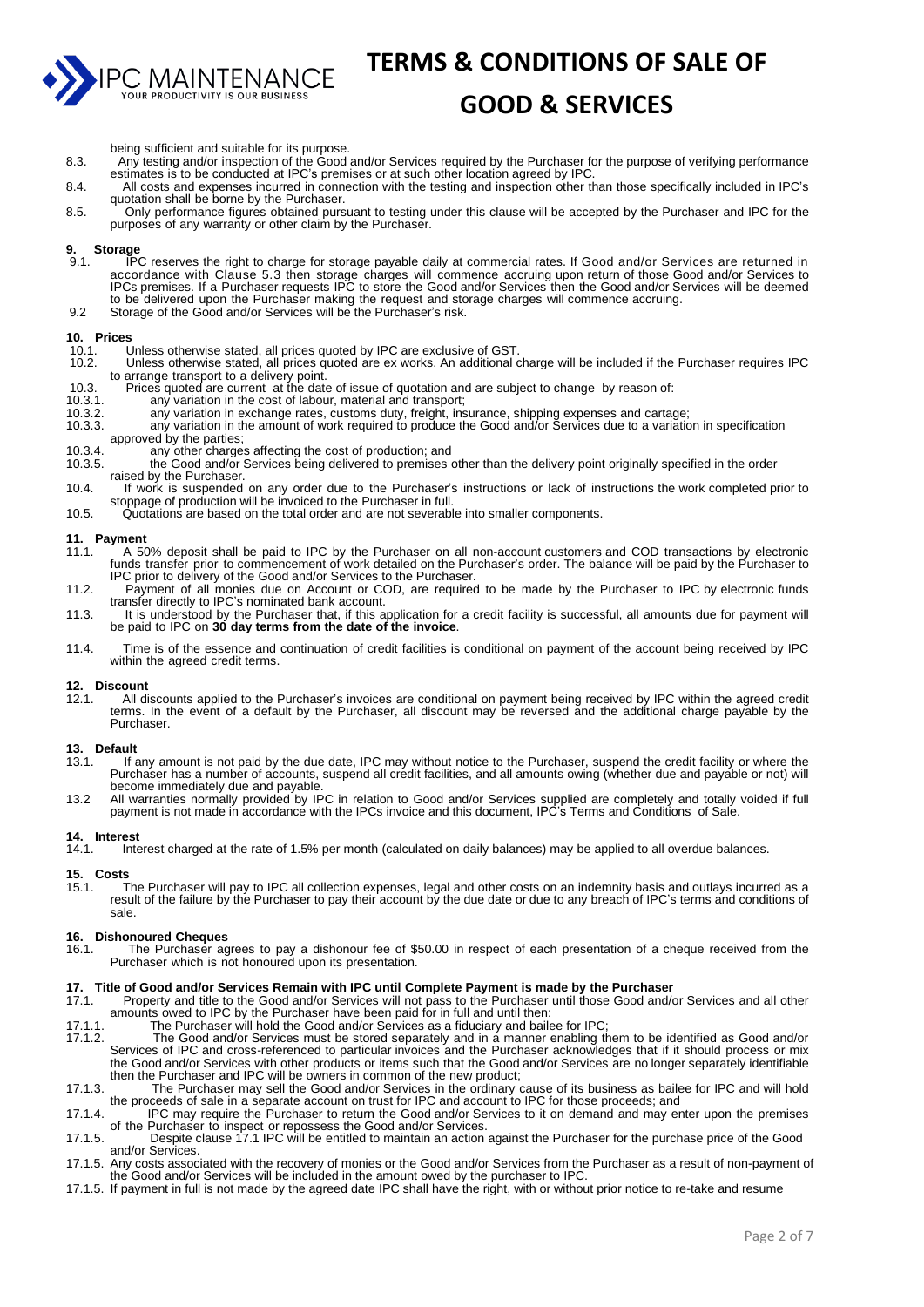

#### **GOOD & SERVICES**

possession of any good which remain IPC's property and by ist servants and agents enter upo IPC's [premises , or any other place where the Good and/or Services may be, for that purpose if;

i) there is any breach of any agreement or any term of the Terms and Conditions between IPC and the Purhaser; or ii) and application is commenced to wind up the Purchaser or any Gurantor or the Purchaser or Gurantor is placed under external administration or a receivership.

17.1.5. Any costs associated with the recovery of monies or the Good and/or Services from the Purchaser as a result of non-payment of the Good and/or Services will be included in the amount owed by the purchaser to IPC.

## **18. Returns and Claims related to delivery**

- Returned Good and/or Services will only be accepted for credit by IPC if returned for credit by the Purchaser within 7 days from the date of the relevant invoice.
- 18.2. Returned Good and/or Services, if accepted by IPC, may attract a restocking fee on the Good and/or Services returned by the Purchaser.
- 18.3. Any claims related to delivery including but not limited to short delivery and damaged Good and/or Services must be received in writing within 2 days to be considered for a credit. must be received in writing within 2 days to be considered for
- **19. Lien**
- 19.1. IPC shall have a General Lien in respect of all sums due from the Purchaser upon all Good and/or Services to be supplied to the Purchaser or upon which work has been done or is being done on the Purchaser's behalf and, if the Purchaser is in breach of the agreed terms and conditions, upon expiry of seven (7) days written notice to the Purchaser, IPC may sell such and apply the proceeds towards the satisfaction of any sums due to IPC, including all costs incurred in exercising the Lien and right of sale, including storage and selling costs.

#### **20. Change of Ownership**

20.1. The Purchaser undertakes to notify IPC if it has a purchase order or invoice outstanding with IPC, in writing within three (3) days, of any change in the constitution or ownership of the Purchaser's business, at the time when such change occurs and if the Purchaser fails to notify IPC of such change, agrees to remain liable for all transactions charged to the existing account until new credit facilities have been approved for the new applicant. The Purchaser further agrees to immediately finalise the entire balance owing, whether due or not, and whether the new credit facility has been approved or not for the new applicant.

#### **21. Applicable Law**

21.1. This contract shall be subject to and interpreted in accordance with the laws in the State of Western Australia. In the event that legal proceedings are commenced, the parties agree to these proceedings being heard in a court of competent jurisdiction in the locality in which the head office of IPC conducts its business.

#### **22. Cancellation**

- 22.1. No order may be cancelled except with the consent in writing of IPC and on terms which indemnify IPC against losses arising from the cancellation.
- 22.2. IPC reserves the right to cancel any order in whole or in part and resell the Good and/or Services by notice to the Purchaser upon the happening of any one or more of the following events:
- 22.2.1. an order is made, or an effective resolution is passed for the winding up of the Purchaser or a meeting is summoned or convened for the purpose of considering such a resolution otherwise than for the purpose of amalgamation or reconstitution or a provisional liquidator is appointed;
- 22.2.2. any person appoints a receiver or receiver and manager over the whole or any part of the undertakings or assets of the Purchaser;
- 22.2.3. the Purchaser enters any arrangement or composition with any of its creditors;<br>22.2.4. the Purchaser is placed under administration or a meeting is summoned of
- 22.2.4. the Purchaser is placed under administration or a meeting is summoned or other step is taken for the purpose of
- placing the Purchaser under administration and appointing an administrator; 22.2.5. the Purchaser is unable to pay its debts as they fall due or otherwise commits any act of bankruptcy within the meaning of the Bankruptcy Act;
- 22.2.6. the Purchaser fails to comply with any of its obligations under these conditions of Terms and Conditions of Sale;
- 
- 22.2.7. IPC considers that it is, or maybe, unable to satisfy the order within a reasonable time or at all; or<br>22.2.8. Good and/or Services stored pursuant to clause 9 remain uncollected or the Purchaser fails to give s 22.2.8. Good and/or Services stored pursuant to clause 9 remain uncollected or the Purchaser fails to give satisfactory instructions for the dispatch of the Good and/or Services after a period of forty-eight (48) hours from notification to the Purchaser that they are ready for collection.
- 22.3. In the event of cancellation the Purchaser shall be liable to indemnify IPC for any costs and expenses incurred prior<br>to cancellation and for reasonable cancellation charges to be fixed by IPC and shall have no claim loss, costs or expenses whatsoever.

#### **23. Purchasers Site Hazards**<br>23.1 When work of any

23.1. When work of any kind is carried out by IPC or contractor of IPC on the premises of the Purchaser or its agents or customers unless the Purchaser notifies IPC in writing prior to commencement of such work of any hazards or perils attaching to or imported into such premises, or to the buildings, machinery, plant or materials thereon or the nature or methods of the work being done or from any other cause whatsoever IPC shall not be liable for any loss or damage occasioned to the Purchaser, it directors, employees or agents arising from any cause connected in any way with any such hazards or perils.

#### **24. Testing and Inspection**

24.1. Testing and inspection by the Purchaser or its employees or agents must be conducted at IPC's premises or other premises agreed to by IPC. All costs and fees incurred by IPC in connection with such testing and inspection (other than those specifically included in a quotation) will be an extra charge payable by the Purchaser. No claim for defective workmanship, material or design can be made by the Purchaser after approved positive testing and inspection by or on behalf of the Purchaser

#### **25. Products and Services**

- 25.1. It is the Purchaser's responsibility to provide to IPC clear written instructions as to the Goods and/or Services specified requirements. Failure on the part of the Purchaser to furnish this information will absolve IPC from any responsibility whatsoever for rectification of Goods and the costs of any such rectification shall be payable by the Purchaser. The Purchaser warrants that the information provided is correct and IPC will not be held responsible for relying on the information provided by the Purchaser. Any period specified for delivery will not start to run until this information is received by IPC.
- 25.2. Unless otherwise stated, in IPC's quotation, Goods is for the provision of the Goods only and excludes any engineering design and calculations, foundations, installation and maintenance services and ancillary items.
- 25.3. IPC accepts no responsibility or liability for the installation by the Purchaser (or its subcontractors) of Goods supplied by IPC to the Purchaser unless installation forms part of the quote.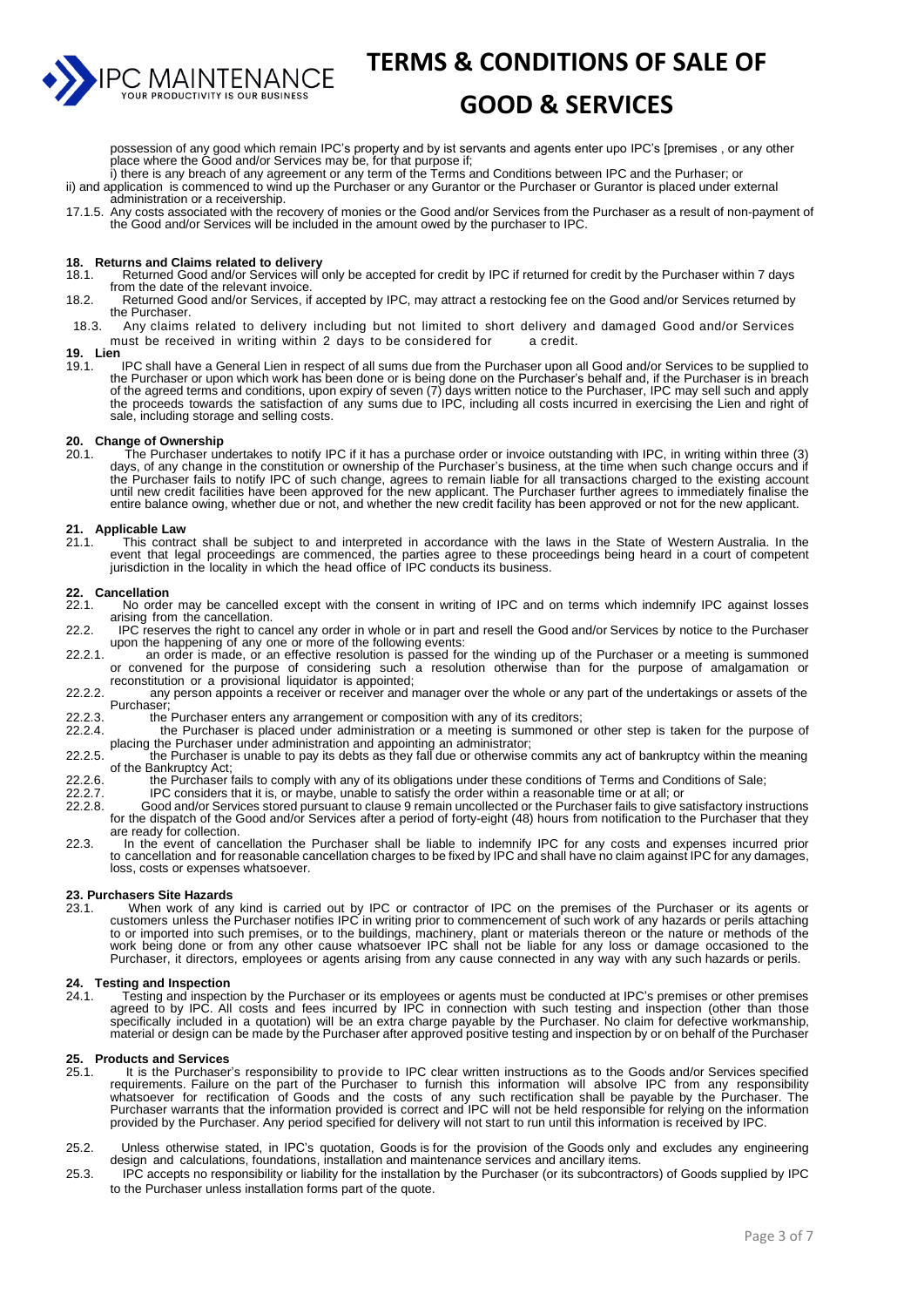

## **GOOD & SERVICES**

25.4. When IPC is involved in on-site work, the manner in which such work is carried out shall be at the sole discretion of IPC. Subject to Clause 23, the Purchaser will indemnify IPC against any claims, liabilities or actions for loss or damage by or against IPC, its directors, employees or agents arising from any cause connected in any way to IPC's activities on the site.

#### **26. Site Conditions**

All quotes are given on the basis that the site conditions are suitable for a full truck to be driven to and located adjacent to the delivery site.

## **27. Force Majeure**

IPC shall be entitled to delay or cancel delivery or to reduce the amount delivered if it is prevented from or hindered in, or delayed in manufacturing, obtaining or delivering the Good and/or Services by normal route or means or delivery through any circumstances beyond its reasonable control, including, but not limited to, strikes, lock-outs, accidents, war, fire, flood, explosion, reduction in or unavailability of power at manufacturing plant, breakdown of plant or machinery, shortage or unavailability of raw materials from normal source of supply, act of God or any order or direction of any local, State or Federal Government, Government authority or instrumentality.

#### **28. Waiver**

Failure by IPC to insist upon strict performance of any term, warranty or condition of these conditions of sale shall not be deemed a waiver of any rights IPC may have and no express waiver shall be deemed a waiver of any subsequent breach of any term, warranty or condition.

#### **29. Notices**

- Any notices required or authorised to be given or served upon a party pursuant to these conditions of sale shall be in writing and shall be delivered personally or sent by email to the relevant party at its em a il address as appearing in the quotation (in the case of IPC) or in the Purchaser's order or last known email address.
- 29.2. A notice given or served in accordance with clause 29.1 shall be deemed to have been received:
- 29.2.1. in the case of a notice delivered personally at the time of delivery;
- 29.2.4. in the case of a notice sent by email at the time of receipt of confirmation of email delivery.

## **30. Severability**

Any provision in this agreement which is invalid or unenforceable in any jurisdiction is to be read down for the purpose of the jurisdiction, if possible, so as to be valid and enforceable as is otherwise capable of being severed to the extent of the invalidity or unenforceability, without affecting the remaining provisions of this agreement or affecting the validity or enforceability of that provision in any other jurisdiction.

## **31. IPC's Rights**

31.1. The rights and remedies of IPC under these Conditions and Terms of Sale shall be in addition to, and shall not derogate from any other rights or remedies to which it may be entitled.

#### **32. Intellectual Property Rights and Confidential Information**

- The Purchaser warrants that any design instruction that it provides to IPC shall not be such as will cause IPC to infringe any patent, registered design, trademark or copyright or involve the unauthorised disclosure of confidential information in the execution of the Purchaser's order. The Purchaser agrees to indemnify and hold harmless IPC and each of its directors, employees and agents against any infringement or threatened infringement or allegation of unauthorised use of patents, trademarks, registered designs, copyright or confidential information arising out of the manufacture or use of the Good and/or Services.
- 32.2. Copies of drawings, plans, specifications and any other written or printed matter submitted to the Purchaser shall remain the property of IPC and the information contained in such documents shall be treated as strictly confidential and shall not be used to the advantage of the Purchaser or the detriment of IPC. The sale and purchase of the Good and/or Services does not confer on the Purchaser any license or rights under any patents, registered designs, trademarks, copyright or confidential information which is the property of IPC. IPC shall be under no obligation to disclose the methods or techniques used in production.

#### **33. GST and Other Taxes**

33.1. The Purchaser must pay or reimburse the company for any GST (as defined in the "A New Tax System" (Good and/or Services and Services Tax) Act 1999) that the company must pay on any supply made at the time when the Purchaser is required to pay any amount in respect of that under this contract or upon demand by the Company. Any other tax, duty, impost or excise imposed in respect of the sale of the Good and/or Services under this contract is to be paid in addition to and with the purchase price.

#### **34. Limitation of Liability and Indemnity**

- 34.1. All warranties, conditions, liabilities or representations as to the quality or fitness of the Good and/or Services or the correctness of information, advice or other services concerning the Good and/or Services or otherwise (other than any rights which by law cannot be excluded, restricted or modified) are expressly excluded.
- 34.2. To the fullest extent permitted by law, the liability of IPC, its directors, employees or agents for breach of any of the nonexcludable rights referred to in clause 34.1 or any express warranty is limited at IPC's option to:
- 34.2.1. In the case of Good and/or Services, any one or more of the following:<br>34.2.1.1. the replacement of the Good and/or Services or the supply of equivalent Good and/or Services;
- 
- 34.2.1.2. the repair of the Good and/or Services<br>34.2.1.3. the payment of the costs of replacing t 34.2.1.3. the payment of the costs of replacing the Good and/or Services or of acquiring equivalent Good and/or Services; or 34.2.1.4. 34.2.1.4. the payment of the cost of having the Good and/or Services repaired; and<br>34.2.2. In the case of services:<br>34.2.2.1. the supplying of the services again; or
- In the case of services:
- 34.2.2.1. the supplying of the services again; or<br>34.2.2.1. the supplying of the services again; or
- 34.2.2.2. the payment of the cost of having the services supplied again<br>34.3. IPC shall not be liable for any loss or damage (including any cons
- 34.3. IPC shall not be liable for any loss or damage (including any consequential loss or damage) of any kind howsoever arising even if due to the negligence of IPC, its directors, employees or agents.
- 34.4. Without limitation to the generality of any other clause in these Terms and Conditions and notwithstanding any inconsistent Term and Condition or any Term or Condition to the contrary contained in any documentation of the Purchaser relating to the supply of the Good and/or Services (including an order), IPC shall not be liable to the Purchaser for any loss or damage of any kind whatsoever (including without limitation, any liquidated damages) in relation to IPC ceasing work on orders of the Purchaser or holding the work of the Purchaser until payment is made pursuant to clause 19.
- 34.5. The Purchaser indemnifies IPC from and holds it harmless against all liabilities, losses, damages, costs or expenses directly or indirectly incurred or suffered by IPC as a result of compliance or adherence by IPC with any instructions of the Purchaser. In relation to the Good and/or Services and from and against all actions, proceedings, claim or demands made against IPC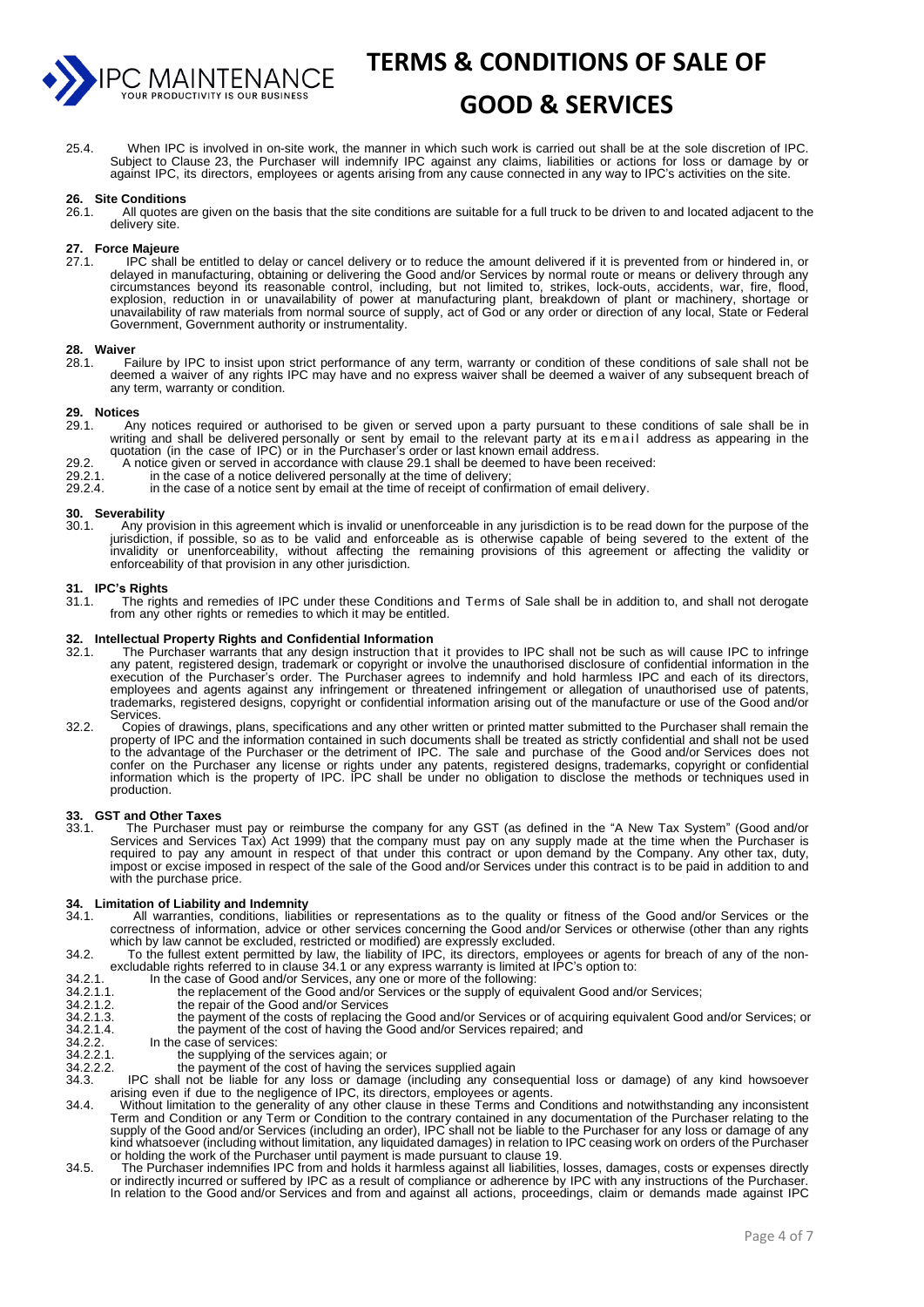

#### **GOOD & SERVICES**

- as a result of such compliance or adherence, or arising from any of the following:
- 34.5.1. as a result of the Purchaser's failure to:<br>34.5.1.1. take reasonable precaution either
- 34.5.1.1. take reasonable precaution either to bring to the attention of any potential users of the Good and/or Services any dangers associated with Good and/or Services, or to detect any matters in relation to which IPC may become liable; or
- 34.5.1.2. otherwise comply with any laws, rules, standards or regulations applicable in relation to the Good and/or Services or the installation or use of the Good and/or Services;
- 34.5.2. as a result of any other negligence or other breach of duty by the Purchaser; or 34.5.3. as a result of any compliance or adherence by IPC with any instruction of the F
- as a result of any compliance or adherence by IPC with any instruction of the Purchaser in relation to the Good and/or Services or their use or manner of fabrication, installation, maintenance or servicing.

#### **35. Risk**

- 35.1. Risk in the Good and/or Services shall pass to the Purchaser when property in the Good and/or Services passes to the Purchaser or when Good and/or Services are dispatched from IPC's premises or when delivery is effected or deemed to have been effected under clause 5.1, 5.2, 5.3 or 9, whichever shall occur first.
- 35.2. IPC shall not be liable for any loss or deterioration of, or damage to, the Good and/or Services from the time when the Good and/or Services are put on the vehicle of a Carrier notwithstanding that freight may be arranged or the carrier engaged by IPC.
- 35.3. The Purchaser must effect and maintain adequate insurance of the Good and/or Services in the name of the Purchaser and IPC for their respective rights and interests.

#### **36. Charging Clause**

- 36.1. To secure payment of all monies which are or may become payable by the Purchaser to IPC under this Agreement the Purchaser (or where the Purchaser is comprised of two or more persons then each person jointly and severally) hereby charges with the due payment of all of those monies all of the Purchaser's interest in real property wherever located both present and future and the Purchaser consents to IPC lodging a caveat or caveats over such property to protect its interest.
- 36.2. Upon demand by IPC, the Purchaser agrees to immediately execute a mortgage or other instrument in terms satisfactory to IPC to further secure the Purchaser's indebtedness to IPC.
- 36.3. Should the Purchaser fail within a reasonable time of such demand to execute such mortgage or other instrument then the Purchaser appoints irrevocably the credit manager or a duly authorised officer of IPC to be the Purchaser's lawful attorney to execute any such mortgage or other instrument.

- **37. Credit Limit** 37.1. Any credit limit is solely for the benefit of IPC.
- 37.2. The obligations of the Purchaser under this Agreement remain unchanged if the credit limit is exceeded or not specified at any time.

#### **38. Consent**

- The Purchaser and its guarantors, if any, understands that the personal information given herein is to be used by IPC for the purposes of assessing the Purchaser's credit worthiness. The Purchaser and its guarantors, if any, confirms that the information given by the Purchaser is accurate and complete. Furthermore, the Purchaser and its guarantors, if any, agrees to provide updated information, as and when further information is requested by IPC for the purpose of reviewing the credit history of the account, updating IPC's credit file on the Purchaser and its guarantors, if any, and/or reviewing credit limits.
- 38.2. IPC has the consent and authority of the Purchaser and its guarantor's, if any, at all times to:
- 38.2.1. contact and obtain both commercial and consumer information (if applicable) from a credit bureau; 38.2.2. contact and exchange information about credit arrangements (including information about the credit worthiness, credit
- history, credit standing or credit capacity) with credit providers named in this Credit Application Form; and 38.2.3. contact any other persons or businesses that may be providing Good and/or Services and/or services to the Purchaser and its guarantors, if any, to obtain any information relevant to the assessment of the credit worthiness of the Purchaser and its guarantors, if any, in this Credit Application Form.
- 38.3. The Purchaser and its guarantors, if any, agrees that information given in confidence to IPC by a third party concerning the Purchaser and its guarantors, if any, will not be disclosed to the Purchaser or its guarantors, if any.
- 38.4. The Purchaser and its guarantors, if any, hereby consents to and authorises IPC at all times to furnish personal and credit information concerning the dealings between the Purchaser, its guarantors, if any, and IPC, to a credit bureau and to any third party seeking a trade reference regarding the Purchaser in its dealings with IPC.

#### 39. **Labour Hire Non-Solicitation of IPC Employees**

- 39.1 The Purchaser agrees that if they engage the Services of IPC, they will not solicit or recruit an IPC employee, unless otherwise agreed between the two parties.
- 39.2 IPC employees have no contractual relationship with the Purchaser. Subsequently all employment enquiries or matters by the Purchaser in relation to IPC employee, including the Purchaser wishing to employ IPC employee directly, must be undertaken through IPC.
- 39.3 If within three (3) months of the completion of the last Services performed by an IPC Employee, the Purchaser employs that IPC Employee, the Purchaser must pay a permanent placement fee ("Permanent Placement Fee") to IPC.
- 39.4 The Permanent Placement Fee is equal to twelve point five per cent (12.5%) of IPC Employees equivalent, gross, first twelve months remuneration (including superannuation, allowances and vehicle).
- 39.5 If the Purchaser employs IPC employee more than three (3) months after the completion of the last Services performed by a IPC Employee there will be no Permanent Placement Fee payable.

#### **40. General**

- This contract contains the entire agreement between the parties and any other terms, whether express or implied, are excluded here from and any variations, cancellations or additions to this contract shall not be of any force or effect unless expressly agreed to in writing and signed by the parties or their duly authorised signatories. Accordingly, the terms and conditions of this Credit Application Form, in its entirety, shall not be capable of being altered, amended or modified in any respect whatsoever unless signed by an authorised officer of IPC and by an authorised officer of the Purchaser (as well as any Guarantors). No prior correspondence, discussion or other terms and conditions form part of this contract unless stated in this contract.
- 40.2. The signatories to this credit application form certify that they are authorised to sign this application on behalf of the Purchaser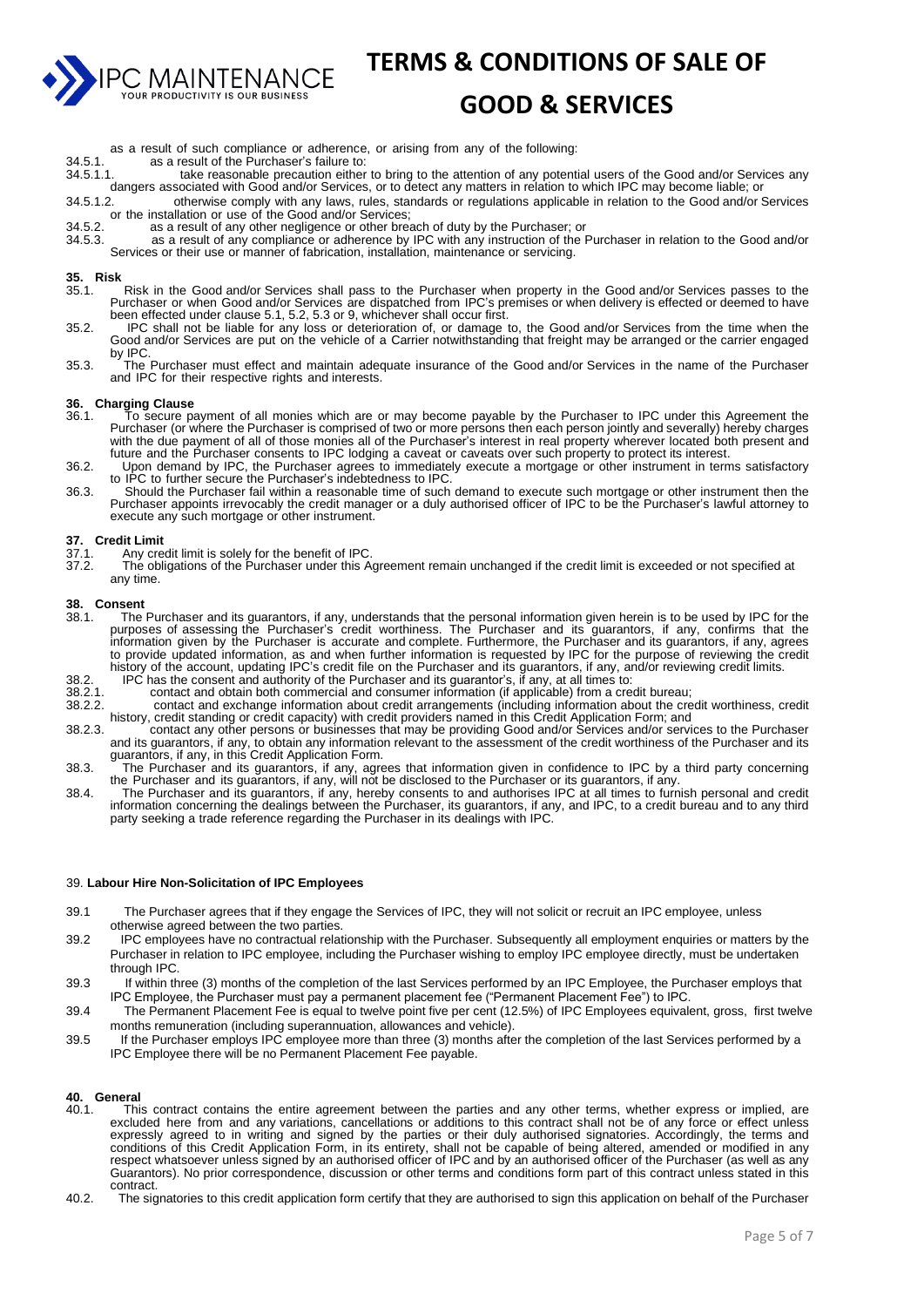

### **GOOD & SERVICES**

and acknowledgement and affirm that they have read these terms and conditions and fully understand and comprehend the terms and conditions and certify the information supplied as the basis of IPC's decision to grant credit is true and correct. 40.3. It is acknowledged and declared that the credit to be provided by IPC to the Purchaser (and any Good and/or Services and services provided by IPC under these terms and conditions) are for the purposes of and will be used wholly or predominately for business and commercial purposes of the Purchaser.

| Dated this                                              | day of | 20 |
|---------------------------------------------------------|--------|----|
| Signature of Applicant or Authorised Representative:    |        |    |
| Full Name of Applicant or Authorised Representative     |        |    |
| Position Held by Applicant or Authorised Representative |        |    |
|                                                         |        |    |

Company Name and ACN